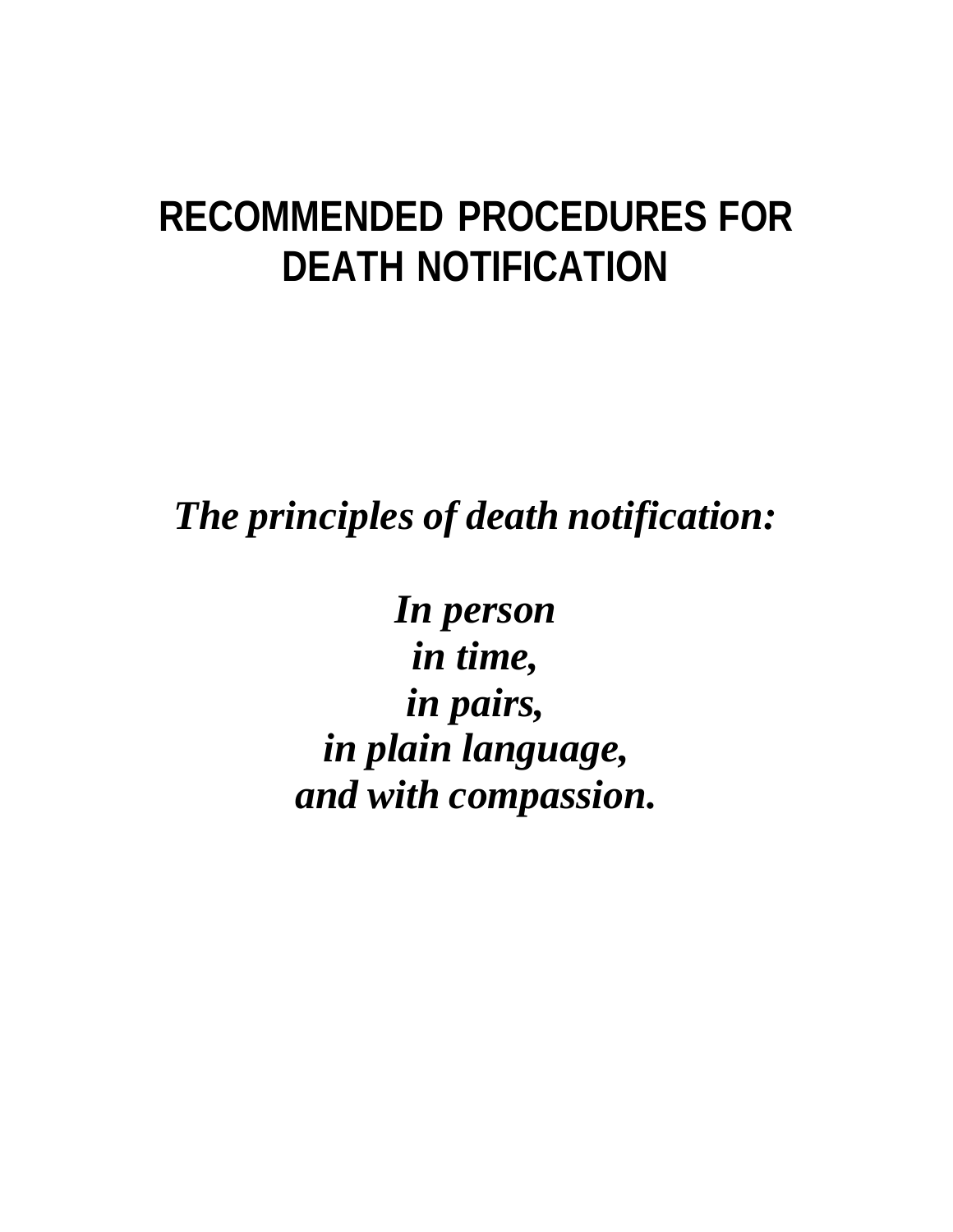# **INTRODUCTION**

The purpose of this information is to help those who must notify survivors of the death of a family member due to a wildland fire or fire-related incident.

Death notification is acknowledged to be one of the most difficult tasks faced by anyone, because learning of the death of a loved one often is the most traumatic event in a person's life.

The moment of notification is one that most people remember very vividly for the rest of their life -- sometimes with pain and anger.

Some survivors hear the news first through the media or from a reporter calling, and then have flash-backs to that moment for years. Others tell how they were stunned to hear the person who was killed referred to as "the body" only minutes after the death. This information suggests ways to notify survivors effectively and sensitively -- including tips on what not to do or say.

Notification is an exceedingly important duty. Besides being sensitive, notifiers have to be prepared in case a survivor goes into shock and requires emergency medical treatment.

Notifiers also can provide very important information to survivors, including details about how death occurred. They can volunteer to notify others and provide other invaluable support.

## *The principles described here are simple: Notification should be done in person, in time, in pairs whenever possible, in plain language, and with compassion.*

The recommended procedures were developed by people with much experience in death notification, and with help from survivors who have been through it. As one of the survivors put it, "Please remember you are assisting innocent victims of circumstance." If you have any suggestions about how to improve these guidelines, please contact the Wildland Firefighter Foundation office.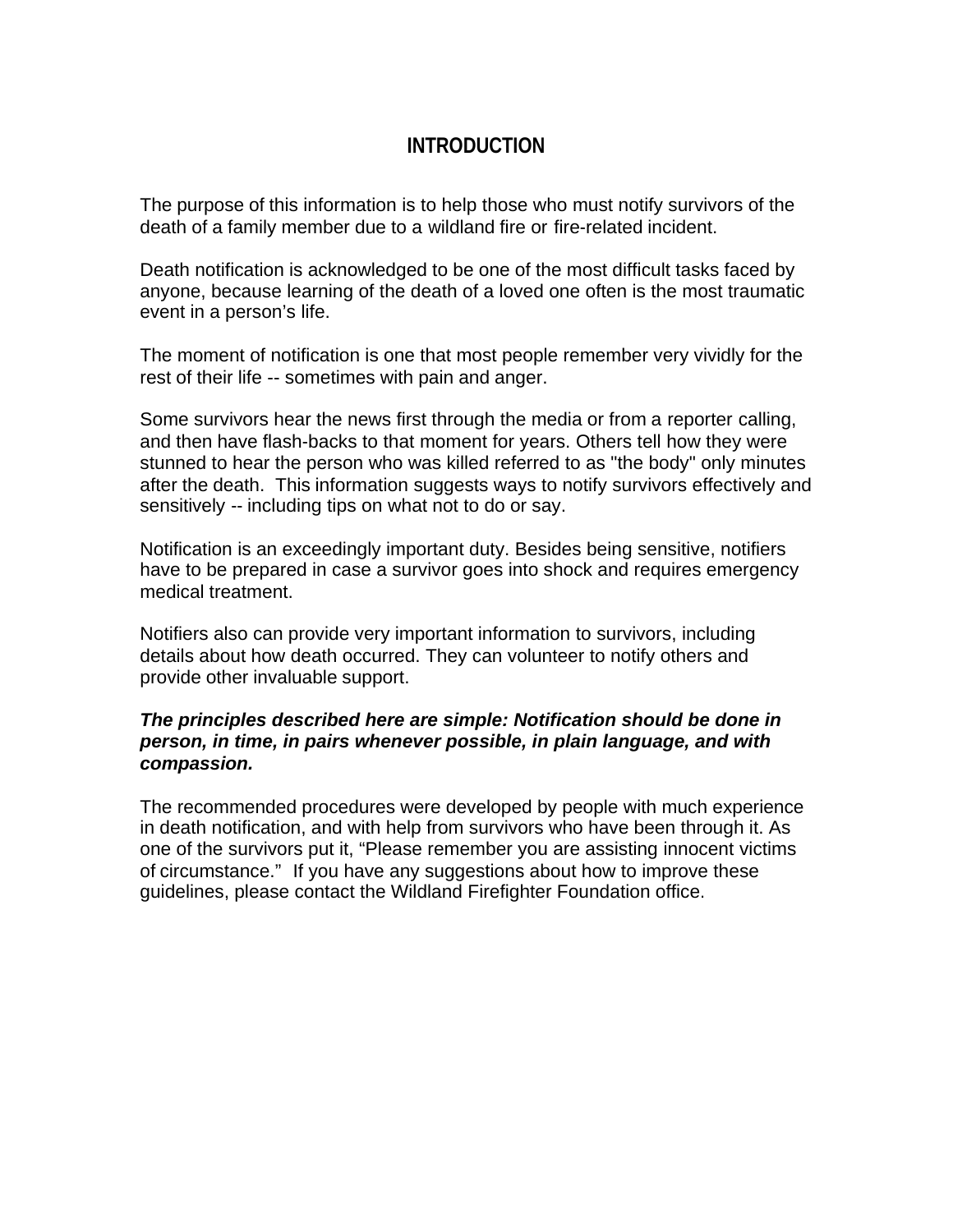# **BASIC DEATH NOTIFICATION PROCEDURES**

These are some of the cardinal principles of death notification. Some of the points overlap and all will be refined by the notifier's experience and judgment.

## **"IN PERSON"**

Always make death notification in person -- not by telephone.

It is very important to provide the survivor with a human presence or "presence of compassion" during an extremely stressful time. Notifiers who are present can help if the survivor has a dangerous shock reaction - which is not at all uncommon -- and they can help the survivor move through this most difficult moment.

Arrange notification in person even if the survivor lives far away.

Contact a medical examiner, law enforcement department, and local fire department in the survivor's home area to deliver the notification in person.

Never take death information over the radio.

Get the information over the telephone, or it might leak out to family through the media or private parties listening to radio. If radio dispatchers start to give information over the radio, stop them and call in.

## **"IN TIME" -- AND WITH CERTAINTY**

Provide notification as soon as possible -- but be absolutely sure, first, that there is positive identification of the victim. Notify next of kin and others who live in the same household, including roommates and unmarried partners.

Too many survivors are devastated by learning of the death of a loved one from the media. Mistaken death notifications also have caused enormous trauma.

Before the notification, move quickly to gather information.

Be sure of the victim's identity. Determine the deceased person's next of kin and gather critical information -- obtain as much detail as possible about the circumstances of the death, about health considerations concerning the survivors to be notified, and whether other people are likely to be present at the notification.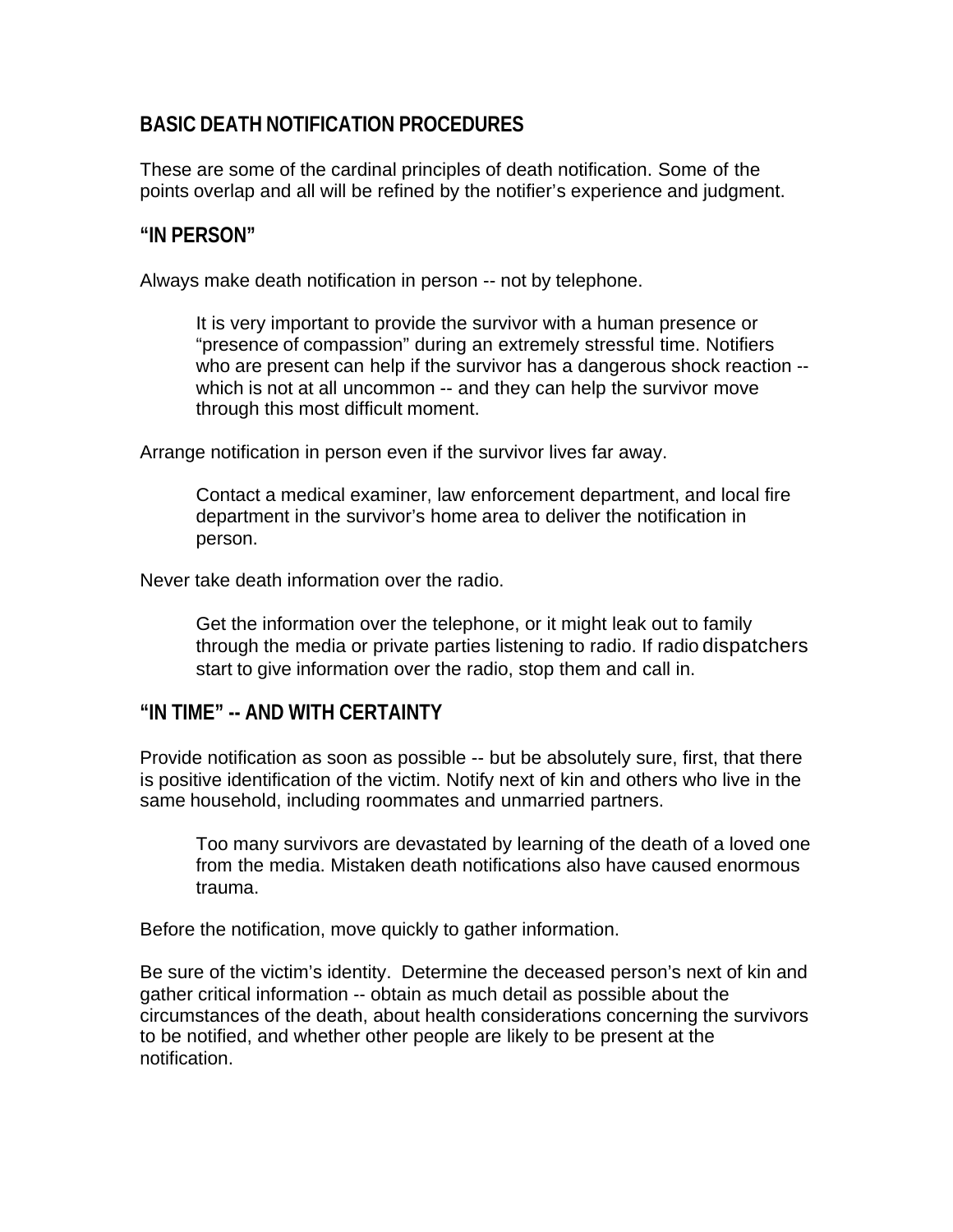## **"IN PAIRS"**

Always try to have two people present to make the notification.

Ideally, the persons would be a Firefighter, in uniform, and the other person such as a chaplain, victim service counselor, family doctor, clergy person, or close friend. A female/male team often is advantageous.

It is important to have two notifiers. Survivors may experience severe emotional or physical reactions. (Some even strike out at notifiers.) There may be several survivors present. Notifiers can also support one another before and after the notification.

Take separate vehicles if possible.

The team never knows what they will encounter at the location. One might need to take a survivor in shock to a hospital while the other remains with others. (Shock is a medical emergency.) One notifier may be able to stay longer to help contact other family or friends for support. Having two vehicles gives notifiers maximum flexibility.

Plan the notification procedure.

Before they arrive, the notifier team should decide who will speak, what will be said, how much can be said.

#### **"IN PLAIN LANGUAGE"**

Notifiers should clearly identify themselves, present their credentials and ask to come in.

Do not make the notification at the doorstep. Ask to move inside, and get the survivor seated in the privacy of the home. Be sure you are speaking to the right person. You may offer to tell children separately if that is desired by adult survivors.

Relate the message directly and in plain language.

Survivors usually are served best by telling them directly what happened. The presence of the team already has alerted them of a problem.

Inform the survivor of the death, speaking slowly and carefully giving any details that are available. Then, calmly answer any questions the survivor may have. Begin by saying, "I have some very bad news to tell you," or a similar statement. This gives the survivor an important moment to prepare for the shock.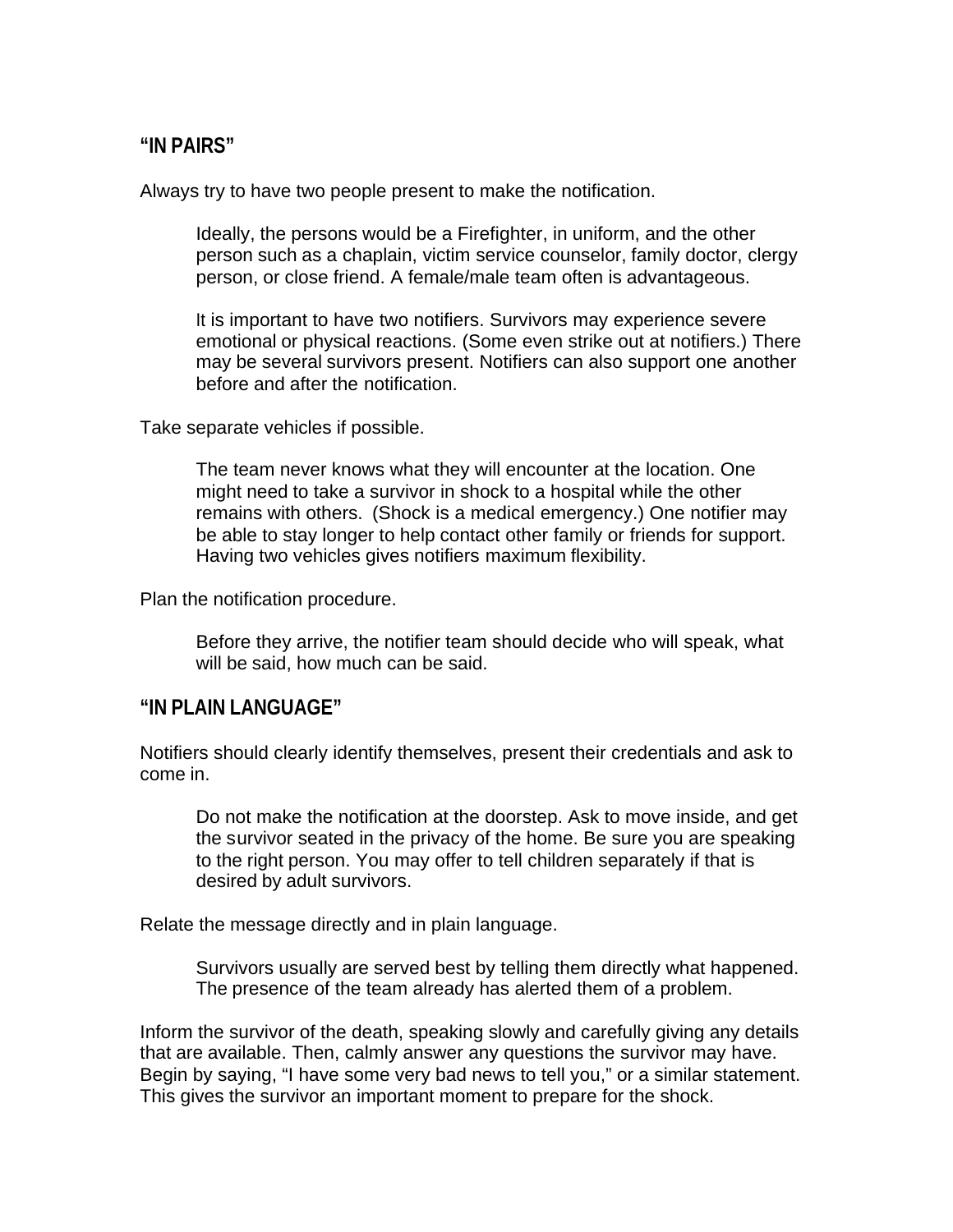Then, avoid vague expressions such as "Anne was lost" or "passed away". Examples of plain language include: "Your daughter was in a burn over and she was killed." "Your husband was in an engine rollover and he died." "Your father was in and air craft crash and he died."

Call the victim by name -- rather than "the body."

Patiently answer any questions about the cause of death, the location of the deceased's body, how the deceased's body will be released and transported to a funeral home and that an autopsy will be performed. Inform the survivor that there could be a delay before the body is released due to:

\*Remote location of incident \*Coroners availability in rural communities \*Multiple fatalities \*Investigation

If you don't know the answer to a question; don't be afraid to say so. State that you will get back to the survivor when more information is available, and be sure to follow through.

There are few consoling words that survivors find helpful -- but it is always appropriate to say, "I am sorry this happened."

#### **"WITH COMPASSION"**

Remember: Your presence and compassion are the most important resources you bring to death notification.

Accept the survivor's emotions and your own. It is better to let a tear fall than to appear cold and unfeeling. Never try to "talk survivors out of their grief" or offer false hope. Be careful not to impose your own religious beliefs.

Many survivors have reported later that statements like these were *not* helpful to them: "He died doing what he loved", "She would have wanted to go this way", "It was God's will", "She led a full life," and "I understand what you are going through."

Plan to take time to provide information, support, and direction. Never simply notify and leave.

Do not take a victim's personal items with you at the time of notification.

Survivors often need time, even days, before accepting the victim's belongings. Eventually, survivors will want all items, however. (UNDER NO CIRCUMSTANCES should a victim's belongings be delivered in a trash bag.) If at all possible we would suggest they be placed in a "red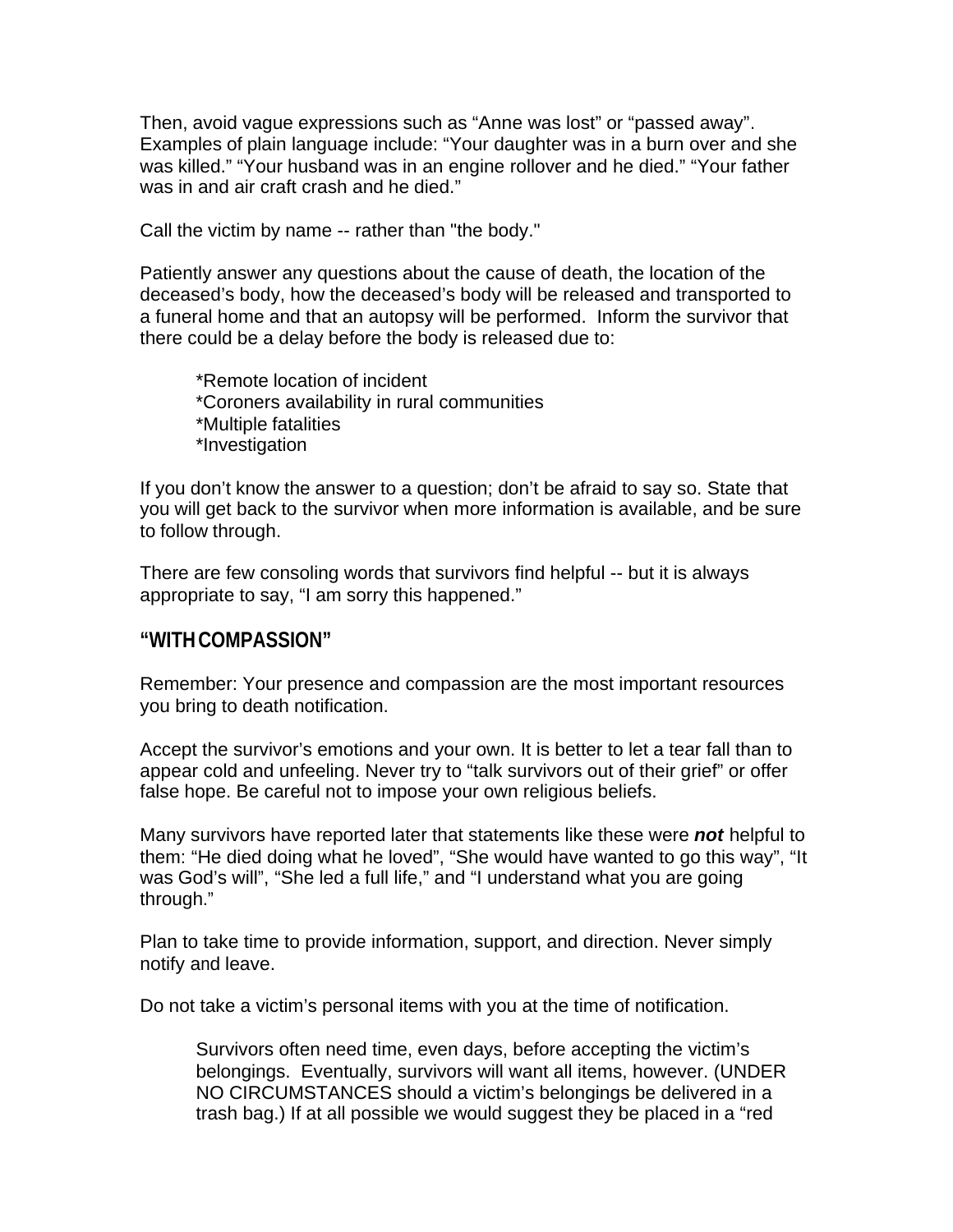bag" for delivery to the family. Tell survivors how to recover items if they are in the custody of law enforcement officials.

#### *Give survivors helpful guidance and direction.*

Survivors bear the burden of inevitable responsibilities. You can help them begin to move through the mourning and grieving process by providing immediate direction in dealing with the death.

Offer to call a friend, family member, or religious official who will come to support the survivor -- and stay until the support person arrives. Inform the survivor that a family liaison has been contacted and will be arriving to continue assistance.

Offer to help contact others who must be notified (until a support person arrives to help with this duty).

Survivors may have a hard time remembering what is done and said, so write down for them the names of all who are contacted.

Inform the survivor of any chance to view the deceased's body.

Be available to transport the survivor or representative for identification of the victim, if necessary. Explain the condition of the deceased's body and any restrictions on contact that may apply if there are forensic concerns. Explain that an autopsy will be done.

Viewing the deceased's body should be the survivor's choice. Providing accurate information in advance will help a survivor make that decision. The condition of the body of some people killed in wildland fire incidents is horrific. If the family desires to view the body, a discussion between the family and the medical examiner may be in order. *(Denying access to see the body is not an act of kindness.)*

## **FOLLOW UP**

Always leave a name and phone number with survivors.

Plan to make a follow-up contact with the survivor the next day.

If the death occurred in another county or state, leave the name and phone number of a contact person at that location. Assure the families that a liaison will be coming to help assist them, if in fact, the death notification person is not the liaison.

Most survivors are confused and some might feel abandoned after the initial notification. Many will want clarifications or may need more direction on arrangements that are necessary.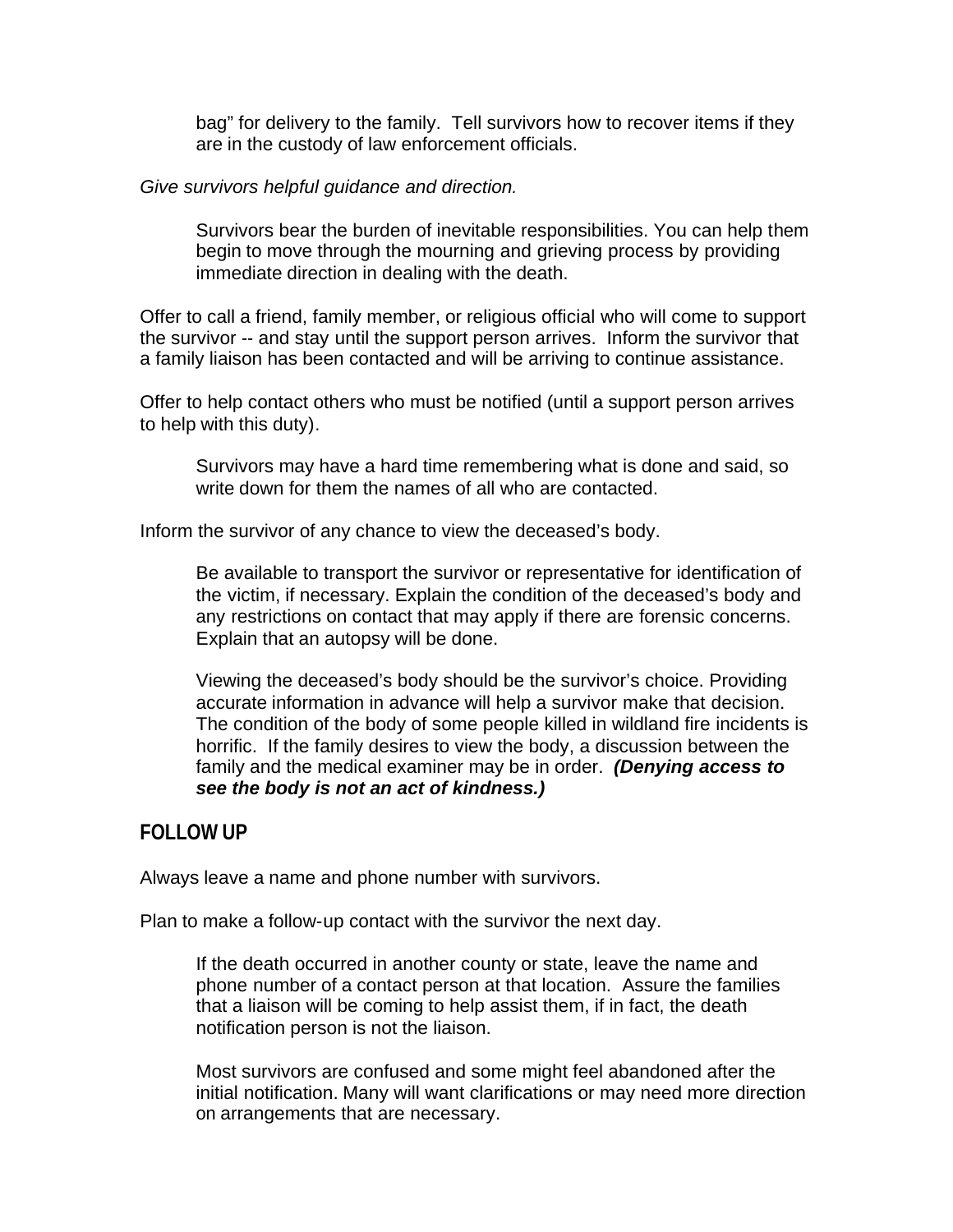Following up can be the last step in completing a "person-centered" and sensitive death notification that is truly helpful to survivors.

The notification team should be sure they are clear on any follow-up assignments they need to carry out.

# **DEATH NOTIFICATION IN THE WORK PLACE**

Survivors often must be notified at their work place. Here are several tips to help apply the basic principles described above to a work place notification:

Ask to speak to the manager or supervisor, and ask if the person to be notified is available. It is not necessary to divulge any details regarding the purpose of your visit.

Ask the manager or supervisor to arrange for a private room in which to make the notification.

Follow the basic notification procedures described above: in person, in time, in pairs, in plain language, with compassion.

Allow the survivor time to react and offer your support.

Transport the survivor to his or her home, or other location, if necessary.

Let the survivor determine what he or she wishes to tell the manager or supervisor regarding the death. Offer to notify the supervisor, if that is what the survivor prefers.

# **DEATH NOTIFICATION IN A HOSPITAL SETTING**

Firefighters and medical examiners may be called on to do death notification at a hospital after an accident or a burn over, for example.

It is a very good idea for hospitals and other officials to determine general procedures and protocols in advance, so all parties are familiar with their duties and roles.

The principles of death notification described above all apply in the hospital setting.

Here are a few points to be sure to remember:

Find a quiet room for the notification and be sure survivors are seated. (Do not notify in a crowded hall or waiting room.)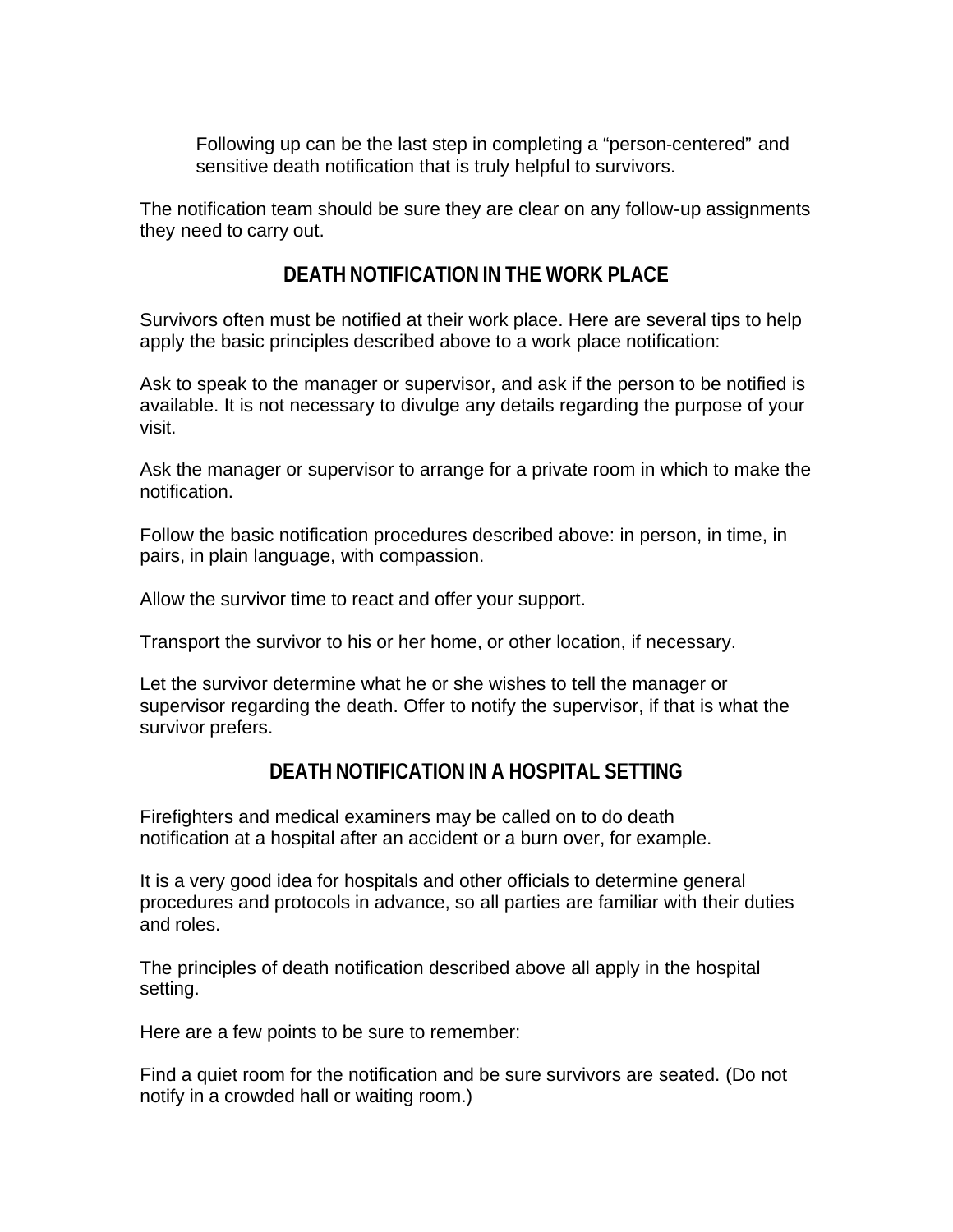Arrange for a doctor to be present or available shortly to answer medical questions. Doctors should be in *clean uniform.*

Inform simply and directly.

Provide assistance and guidance:

Ask if survivors wish to spend time with the body of the deceased.

Explain the procedure if identification of the deceased is necessary. Explain about autopsy or organ donation, if appropriate.

Volunteer to help notify others. Make a list of any calls made.

If there are media calls, refer them to the investigating officer or (if available) a victim service advocate.

Do not leave survivors alone. Be sure someone is there to accompany them.

Contact the survivor the next day.

# **"DEBRIEFING" FOR DEATH NOTIFICATION**

## **Members of a notification team should meet as soon as possible to debrief the situation:**

Verify with the Liaison their responsibility to carry out follow-up tasks to help ease the pain and suffering of survivors.

Review the notification: what went wrong, what went right, how it could be done better in the future.

Share personal feelings and emotions of the notification team.

Death notifications are, without a doubt, stressful and difficult and sometimes very depressing.

Be frank and honest. Share your concerns with one another. Discuss any feelings team members have about the death and notification. For example, the notification experience may have triggered emotions and stress related to a notifier's own loss of a loved one.

Support one another.